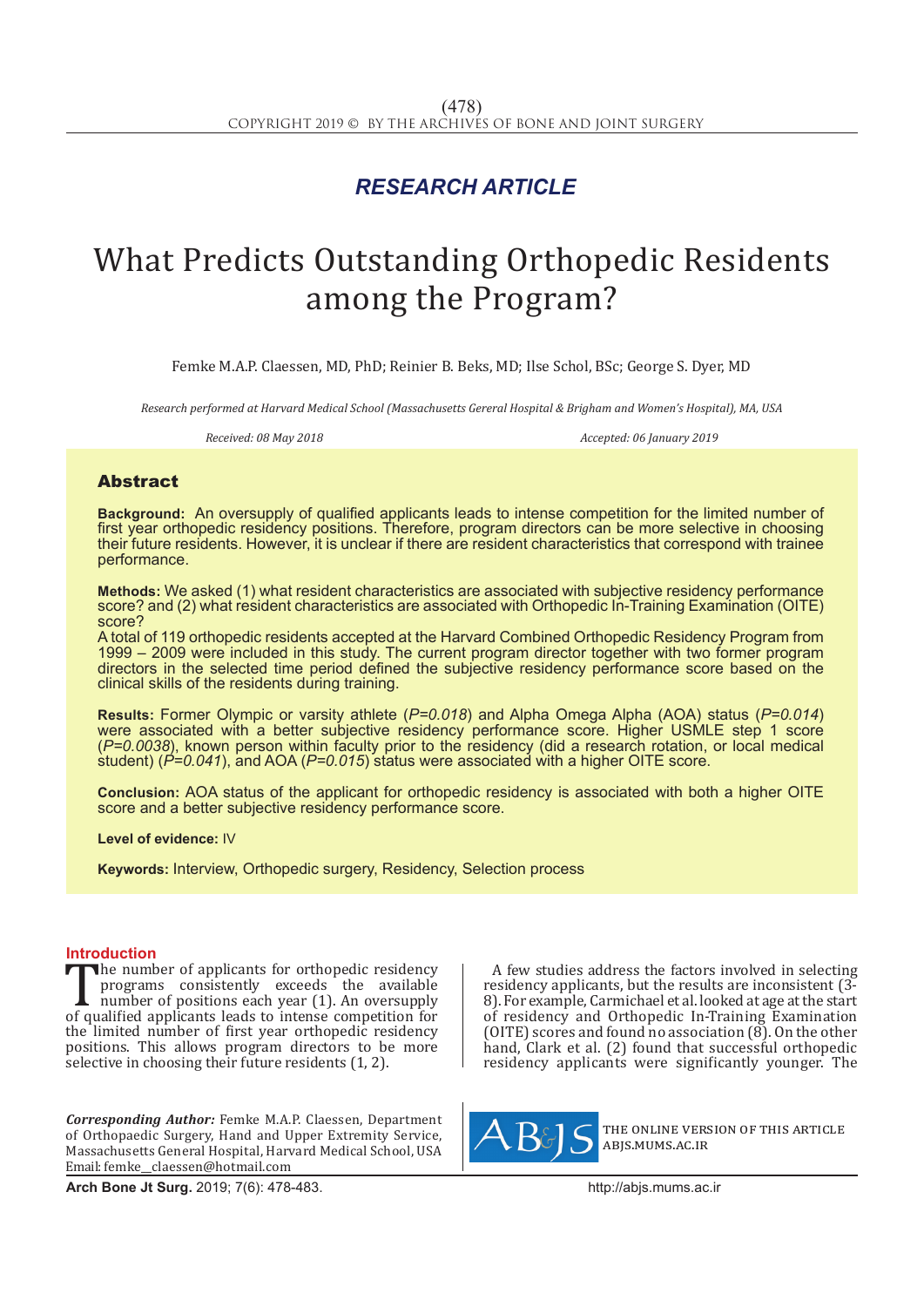THE ARCHIVES OF BONE AND JOINT SURGERY. ABJS.MUMS.AC.IR CHARACTERISTICS OF ORTHOPEDIC RESIDENTS VOLUME 7. NUMBER 6. NOVEMBER 2019

mean age of successful candidates was 26 years and the mean age of unsuccessful candidates was 28 years (2).

It is not clear whether factors used to select residents correlate with performance during residency or later as orthopedic surgeons. We studied resident characteristics associated with their performance as a resident. Specifically, we studied the following markers for resident performance: (1) subjective residency performance score and (2) OITE score. Our primary null hypothesis was that there were no resident characteristics associated with subjective residency performance score and our secondary hypothesis was that there were no resident characteristics associated with OITE score.

#### **Materials and Methods**

Our institutional review board approved this retrospective study. We included all accepted orthopedic residents at the Harvard Combined Orthopedic Residency Program from 1999 – 2009 [Table 1]. One resident was excluded, because the application form was missing. A total of 119 orthopedic residents were included.

Our primary outcome measure was a subjective residency performance score as outcome measure. The current program director together with two former program directors in the selected time period defined the subjective residency performance score based on the clinical skills and interim evaluation forms of the residents during training. This resulted in a subjective resident performance from 1 (best score) to 3 (lowest score). We took the mean score and rounded up when there was a discrepancy in resident performance scores.

Our secondary outcome measure was the OITE score. This examination is a measure of orthopedic medical knowledge of residents and is used by all American Orthopedic residency programs on a yearly basis. Based on the first OITE score from the training records the resident was categorized in the following quartiles: <25%; 25-50%; 51-75%; >75%.

We included the following explanatory variables: age, sex, nationality, marital status, advanced research degree (e.g. masters, PhD), number of publications (0, <5, 5-10, > 10), United States Medical Licensing Examination (USMLE) step one (<192, 192-228, 229-264, > 264), match ranking (the number the applicant was ranked during the interviews), former Olympic or varsity athlete, musical instrument (in orchestra or band), involvement in charity, management experience (e.g. organizing a congress, conference or event), known person within faculty (performed previous internship/rotation/or elective with faculty), entrepreneur background, and Alpha Omega Alpha (AOA) status. Data was gathered from letters of recommendation, resumes and application forms of the resident.

Two residents quit residency during the program.

#### *Statistical analysis*

Continuous variables were described using means with standard deviations, and with medians and interquartile ranges if inspection of the data showed non-normality. Categorical variables were presented with frequency and

| Table 1. Baseline characteristics (n = 119) |            |
|---------------------------------------------|------------|
| Parameter                                   |            |
| Age, mean (sd)                              | 29(2.7)    |
| Sex, $n$ $(\%)$                             |            |
| Male                                        | 96 (81)    |
| Female                                      | 23(18)     |
| American nationality, n (%)                 | 112 (94)   |
| Married, n (%)                              | 64 (54)    |
| Advanced research degree, n (%)             | 3(3)       |
| Number of publications, n (%)               |            |
| $\mathbf{0}$                                | 30(35)     |
| < 5                                         | 66 (55)    |
| $5 - 10$                                    | 15(13)     |
| >10                                         | 8(7)       |
| USMLE step 1 score, n (%)                   |            |
| < 192                                       | 5(4)       |
| 192-228                                     | 26 (22)    |
| 229-264                                     | 83 (70)    |
| >264                                        | 5(4)       |
| Match ranking, median (ICQ)                 | $12(6-20)$ |
| Former Olympic or varsity athlete, n (%)    | 27(23)     |
| Musical instrument in orchestra/band, n (%) | 4(3)       |
| Involvement in charity, n (%)               | 101 (85)   |
| Management experience, n (%)                | 39 (33)    |
| Known person within faculty, $n$ (%)        | 46 (39)    |
| Entrepreneur background, n (%)              | 7(6)       |
| Alpha Omega Alpha, n (%)                    | 46 (39)    |

USMLE = United States Medical Licensing Examination

percentage statistics.

In bivariate analyses, the association of the outcome measure resident performance score and explanatory variables was assessed using a Fishers exact test for dichotomous variables, and a Kruskal-Wallis test for continuous and categorical variables.

The association of the outcome measure OITE score and explanatory variables was assessed using a Mann-Whitney U test for dichotomous variables, and a Spearman's rank correlation coefficient for continuous and categorical variables.

All analyses were performed with Stata 13 (StataCorp LP). A two-tailed p value smaller than 0.05 was considered significant.

#### **Results**

Former Olympic or varsity athlete (*P=0.018*) and AOA status (*P=0.014*) were associated with a better subjective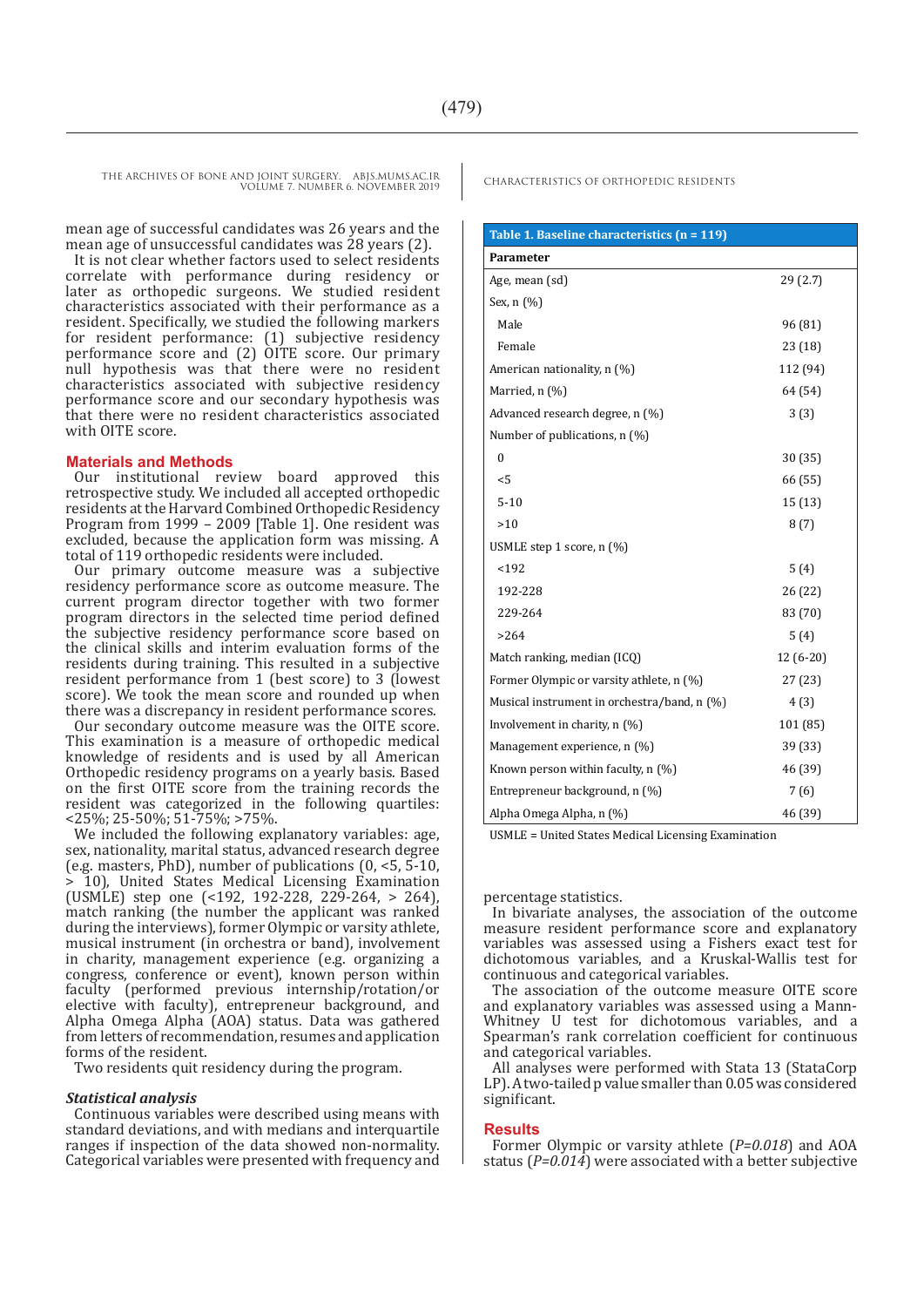CHARACTERISTICS OF ORTHOPEDIC RESIDENTS THE ARCHIVES OF BONE AND JOINT SURGERY. ABJS.MUMS.AC.IR VOLUME 7. NUMBER 6. NOVEMBER 2019

residency performance score [Table 2]. Higher USMLE step 1 score (*P=0.0038*), known person within faculty prior to the residency (did a research

rotation, or local medical student) (*P=0.041*), and AOA (*P=0.015*) status were associated with a higher OITE score [Table 3].

| Table 2. Bivariate analysis: factors associated with subjective residency performance score (based on a 1 to 3 score of the program director<br>at that time) $(n = 119)$ |            |            |            |          |
|---------------------------------------------------------------------------------------------------------------------------------------------------------------------------|------------|------------|------------|----------|
| Parameter                                                                                                                                                                 | Group 1    | Group 2    | Group 3    | P value  |
| Age, median (ICQ)                                                                                                                                                         | 30 (27-31) | 28 (27-29) | 28 (27-30) | 0.066    |
| Match ranking, median (ICQ)                                                                                                                                               | $10(7-18)$ | 11 (6 (20) | 15 (9-25)  | 0.28     |
| Number of publications, n(%)                                                                                                                                              |            |            |            | 0.75     |
| $\boldsymbol{0}$                                                                                                                                                          | 9(7.6)     | 15(13)     | 6(5.0)     |          |
| $< 5$                                                                                                                                                                     | 18 (15)    | 26 (22)    | 22 (18)    |          |
| $5$ - $10\,$                                                                                                                                                              | 6(5.0)     | 5(4.2)     | 4(3.4)     |          |
| ${>}10$                                                                                                                                                                   | 1(0.8)     | 6(5.0)     | 1(0.8)     |          |
| USMLE step 1 score, n(%)                                                                                                                                                  |            |            |            | 0.75     |
| $192$                                                                                                                                                                     | 1(0.8)     | 2(1.7)     | 2(1.7)     |          |
| 192 - 228                                                                                                                                                                 | 10(8.4)    | 9(7.6)     | 7(5.9)     |          |
| 229 - 264                                                                                                                                                                 | 22 (18)    | 37 (31)    | 24 (20)    |          |
| $>264$                                                                                                                                                                    | 1(0.8)     | 4(3.4)     | 0(0)       |          |
| Sex, n(%)                                                                                                                                                                 |            |            |            | $0.61\,$ |
| Male                                                                                                                                                                      | 29 (24)    | 42 (35)    | 25 (21)    |          |
| Female                                                                                                                                                                    | 5(4.2)     | 10(8.4)    | 8(6.7)     |          |
| Nationality, n(%)                                                                                                                                                         |            |            |            | 0.63     |
| American                                                                                                                                                                  | 31 (26)    | 50 (42)    | 31 (26)    |          |
| Non American                                                                                                                                                              | 3(2.5)     | 2(1.6)     | 2(1.7)     |          |
| Marital status, n(%)                                                                                                                                                      |            |            |            | 0.32     |
| Married                                                                                                                                                                   | 20(17)     | 30(25)     | 14 (12)    |          |
| Single                                                                                                                                                                    | 14 (12)    | 22 (18)    | 19 (16)    |          |
| Advanced research degree, n(%)                                                                                                                                            |            |            |            | 0.11     |
| Yes                                                                                                                                                                       | 1(0.8)     | 0(0)       | 2(1.7)     |          |
| No                                                                                                                                                                        | 33 (28)    | 52 (44)    | 31 (26)    |          |
| Former Olympic or varsity athlete, n(%)                                                                                                                                   |            |            |            | 0.018    |
| Yes                                                                                                                                                                       | 13 (11)    | 11(9.2)    | 3(2.5)     |          |
| No                                                                                                                                                                        | 21(18)     | 41 (34)    | 30(25)     |          |
| Musical instrument in orchestra/band, n(%)                                                                                                                                |            |            |            | 0.29     |
| Yes                                                                                                                                                                       | 0(0)       | 2(1.7)     | 2(1.7)     |          |
| No                                                                                                                                                                        | 34 (29)    | 50 (42)    | 31 (26)    |          |
| Involvement in charity, n(%)                                                                                                                                              |            |            |            | $0.35\,$ |
| Yes                                                                                                                                                                       | 27(23)     | 47 (39)    | 27 (23)    |          |
| $\rm No$                                                                                                                                                                  | 7(5.9)     | 5(4.2)     | 6(5.0)     |          |
| Management experience, n(%)                                                                                                                                               |            |            |            | $0.11\,$ |
| Yes                                                                                                                                                                       | 15(13)     | 12 (10)    | 12 (10)    |          |
| $\rm No$                                                                                                                                                                  | 19 (16)    | 40 (34)    | 21 (18)    |          |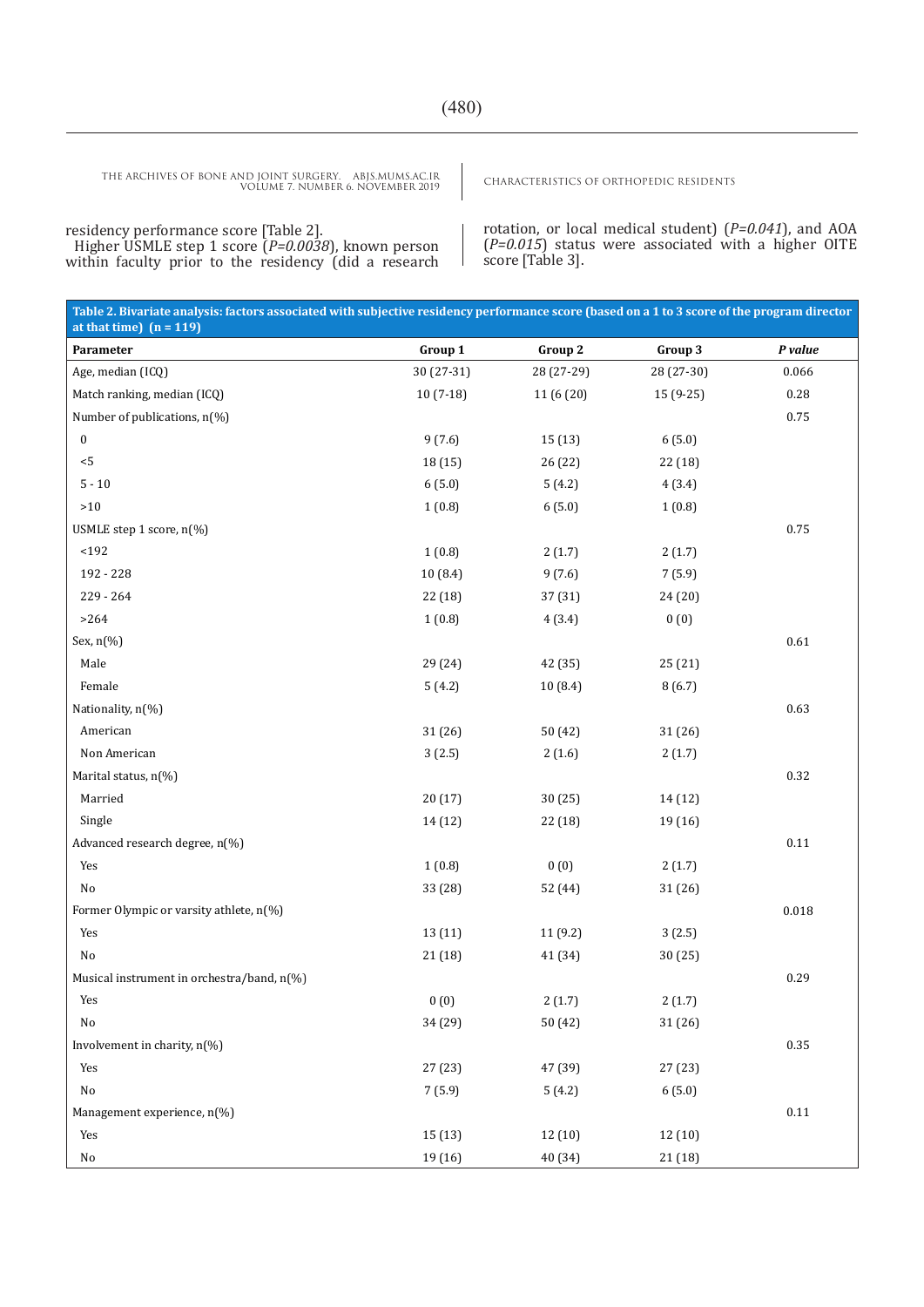THE ARCHIVES OF BONE AND JOINT SURGERY. ABJS.MUMS.AC.IR CHARACTERISTICS OF ORTHOPEDIC RESIDENTS VOLUME 7. NUMBER 6. NOVEMBER 2019

| Table 2 Continued.                   |        |         |         |       |
|--------------------------------------|--------|---------|---------|-------|
| Known person within faculty, $n(\%)$ |        |         |         | 0.77  |
| Yes                                  | 15(13) | 19(16)  | 12(10)  |       |
| No                                   | 19(16) | 33(28)  | 21(18)  |       |
| Entrepreneur background, n(%)        |        |         |         | 0.13  |
| Yes                                  | 2(1.7) | 1(0.8)  | 4(3.4)  |       |
| No                                   | 32(27) | 51 43)  | 29 (24) |       |
| Alpha Omega Alpha, n(%)              |        |         |         | 0.014 |
| Yes                                  | 17(14) | 23(19)  | 6(5.0)  |       |
| No                                   | 17(14) | 29 (24) | 27(23)  |       |

USMLE = United States Medical Licensing Examination

OITE = Orthopaedics In-Training Exam

#### **Table 3. Bivariate analysis: factors associated with OITE score (n = 119)**

| Parameter                            | Coefficient | P value |
|--------------------------------------|-------------|---------|
| Age                                  | $-0.080$    | 0.39    |
| Match ranking, median                | $-0.080$    | 0.41    |
| Number of publications               | $-0.088$    | 0.34    |
| USMLE step 1 score                   | 0.26        | 0.0038  |
|                                      | Mean (sd)   | P value |
| Sex                                  |             | 0.29    |
| Male                                 | 3.2(0.90)   |         |
| Female                               | 3.0(0.88)   |         |
| Nationality                          |             | 0.29    |
| American                             | 3.2(0.88)   |         |
| Non american                         | 3.4(1.1)    |         |
| Marital status                       |             | 0.83    |
| Married                              | 3.2(0.91)   |         |
| Single                               | 3.2(0.88)   |         |
| Advanced research degree             |             | 0.72    |
| Yes                                  | 3.3(1.2)    |         |
| No                                   | 3.2(0.89)   |         |
| Former Olympic or varsity athlete    |             | 0.45    |
| Yes                                  | 3.1(0.85)   |         |
| No                                   | 3.2(0.91)   |         |
| Musical instrument in orchestra/band |             | 0.56    |
| Yes                                  | 2.8(1.5)    |         |
| No                                   | 3.2(0.87)   |         |
| Involvement in charity               |             | 0.42    |
| Yes                                  | 3.1(0.90)   |         |
| No                                   | 3.3 (0.91)  |         |

| <b>Table 3 Continued.</b>   |           |       |
|-----------------------------|-----------|-------|
| Management expierence       |           | 0.42  |
| <b>Yes</b>                  | 3.3(0.89) |       |
| No                          | 3.2(0.90) |       |
| Known person within faculty |           | 0.041 |
| <b>Yes</b>                  | 3.0(0.95) |       |
| No                          | 3.3(0.83) |       |
| Entrepreneur background     |           | 0.91  |
| Yes                         | 3.3(0.76) |       |
| No                          | 3.2(0.91) |       |
| Alpha Omega Alpha           |           |       |
| <b>Yes</b>                  | 3.4(0.81) | 0.015 |
| No                          | 3.0(0.92) |       |
|                             |           |       |

USMLE = United States Medical Licensing Examination

OITE = Orthopaedics In-Training Exam

#### **Discussion**

There is strong competition for the limited number of first year orthopedic residency positions (1, 2). Therefore program directors can be more selective in choosing their future residents. However, it is unclear if there are resident characteristics that correspond with trainee performance. The primary null hypothesis of this study was that there were no resident characteristics associated with a subjective residency performance score.

We found that former Olympic or varsity athlete and AOA status were associated with a better subjective residency performance score.

This study should be interpreted with its limitations in mind. First, the data registry is drawn from the Harvard Combined Orthopedic Residency Program and might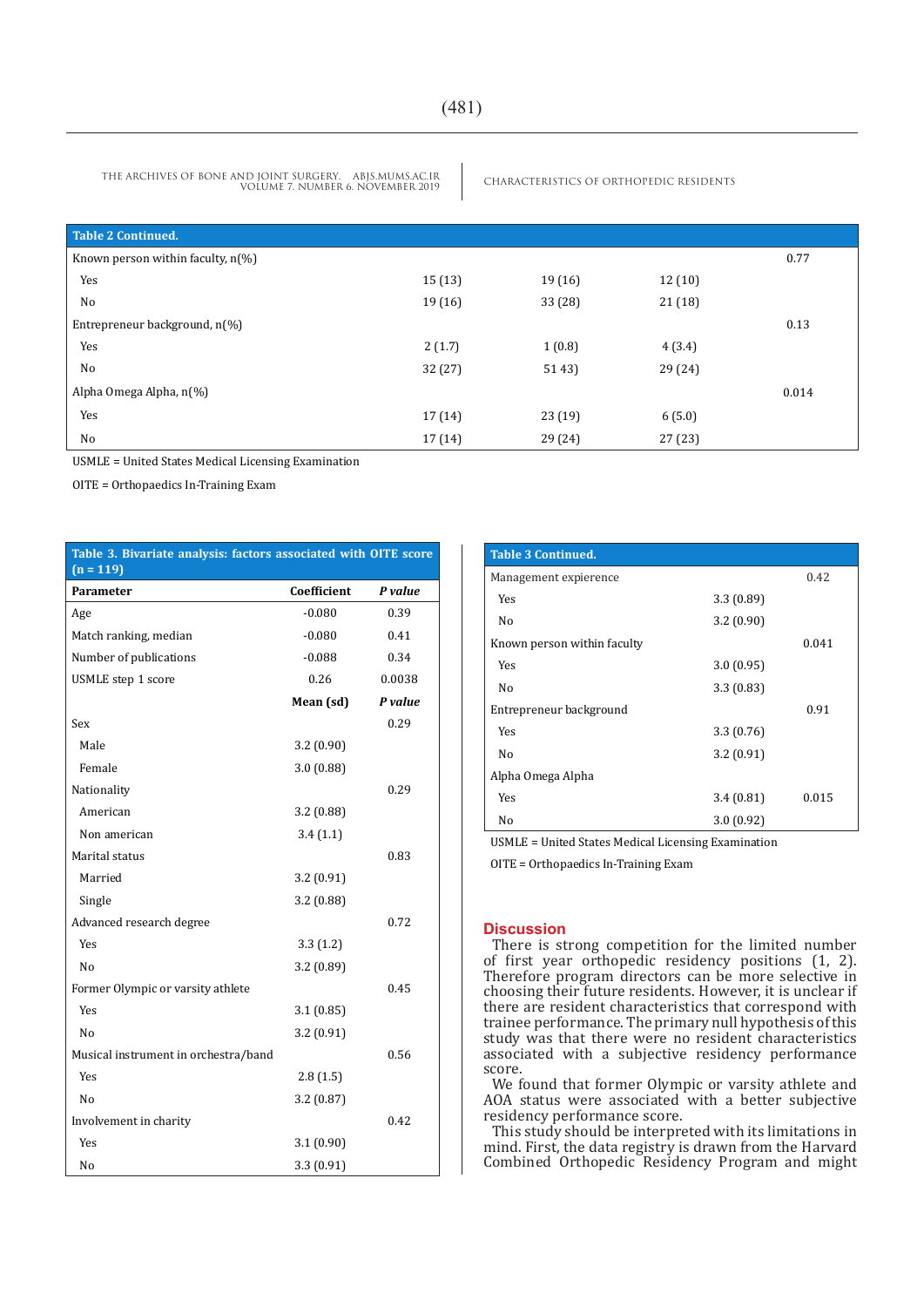THE ARCHIVES OF BONE AND JOINT SURGERY. ABJS.MUMS.AC.IR CHARACTERISTICS OF ORTHOPEDIC RESIDENTS

VOLUME 7. NUMBER 6. NOVEMBER 2019

not be representative of other residency programs. Second, the retrospective study design is somewhat susceptible to data loss, bias, and confounding, although we felt this was likely uncommon. Third, our measures (e.g. a higher OITE score) are surrogates for actual performance as a surgeon. Fourth, there might be more factors that can influence residence acceptance, such as for example likability. However, it is not possible to analyze this. Lastly, the residency performance score is a subjective score given by the program directors.

Our study showed that former Olympic or varsity athlete status was associated with a better subjective residency performance score. This might be due to perseverance to reach a goal. However, it is shown that extracurricular activities were ranked relatively less important in the selection process for residents (9). Our results showed that AOA status was associated with a better subjective residency performance score. Several studies showed that medical school honors grades were associated with more career potential (2, 10-13). Dirschl et al. attempted to correlate residency selection characteristics with subsequent faculty evaluations (14). The faculty members were asked to evaluate the residents in psychomotor, affective, cognitive, and overall performance. Clinical clerkship performances as indicated by honors grades was found to have the highest correlation to overall resident performance, and AOA status was second (14).

We found that a higher USMLE step 1 score was associated with higher OITE scores. This is consistent with the study of Carmichael et al. that showed that residents with an USMLE step 1 score of 220 or lower had a lower OITE score as compared to the residents with a score above 220 (8). It makes some sense that test scores are consistent, because applicants that had high scores at USMLE step 1 are probably good test takers and will do well at the OITE test too. Our study showed that a known person within the faculty was associated with higher OITE scores. An explanation might be that only the best applicants known within faculty will get accepted to the program. Previous studies reported that taking an elective in the program director's hospital and specialty seems to be of great

importance in the selection procedure of orthopedic residents (1, 4, 15-17). Bernstein et al. found that performing a rotation at the director's institution was ranked as most important (1). Another study found that the most important academic criterion in the selection of residents among orthopedic program directors was the candidates grade in his or her orthopedic senior elective (4). In 1986, Wagoner et al. found that 86% of program directors across multiple medical and surgical specialties gave preference to students who performed well in an elective in the program director's specialty and hospital (16). We found that AOA status was associated with a higher OITE score. An explanation might be that the OITE score and AOA status are both based on knowledge. This is consistent with the study of Carmichael et al. (8). Several studies reported that AOA membership was one of the strongest predictors of a successful application for orthopedic residency (1, 2, 4).

In conclusion, AOA status of the applicant is associated with a higher OITE score and a better subjective residency performance score. Future studies should focus on objective clinical measurements of the resident's performance.

*Conflicts of Interest:* The authors declare they have no competing interests.

*Disclosure:* there were no conflicts of interest.

#### **Acknowledgements**

None.

Femke M.A.P. Claessen MD PhD Reinier B. Beks MD Ilse Schol BSc Department of Orthopaedic Surgery, Hand and Upper Extremity Service, Massachusetts General Hospital, Harvard Medical School, USA

George S. Dyer MD

Department of Orthopaedic Surgery, Harvard Medical School, Brigham and Women's Hospital, USA

#### **References**

- 1. Bernstein AD, Jazrawi LM, Elbeshbeshy B, Della Valle CJ, Zuckerman JD. An analysis of orthopaedic residency selection criteria. Bull Hosp Jt Dis. 2002; 61(1-2):49-57.
- 2. Clark R, Evans EB, Ivey FM, Calhoun JH, Hokanson JA. Characteristics of successful and unsuccessful applicants to orthopedic residency training programs. Clin Orthop Relat Res. 1989;  $241(1):257-64$ .
- 3. Scherl SA, Lively N, Simon MA. Initial review of electronic residency application service charts

by orthopaedic residency faculty members. Does applicant gender matter? J Bone Joint Surg Am. 2001; 83(1):65-70.

- 4. Wagoner NE, Suriano JR. Program directors' responses to a survey on variables used to select residents in a time of change. Acad Med. 1999; 74(1):51-8.
- 5. Zagumny MJ, Rudolph J. Comparing medical students' and residency directors' ratings of criteria used to select residents. Acad Med. 1992; 67(9):613.